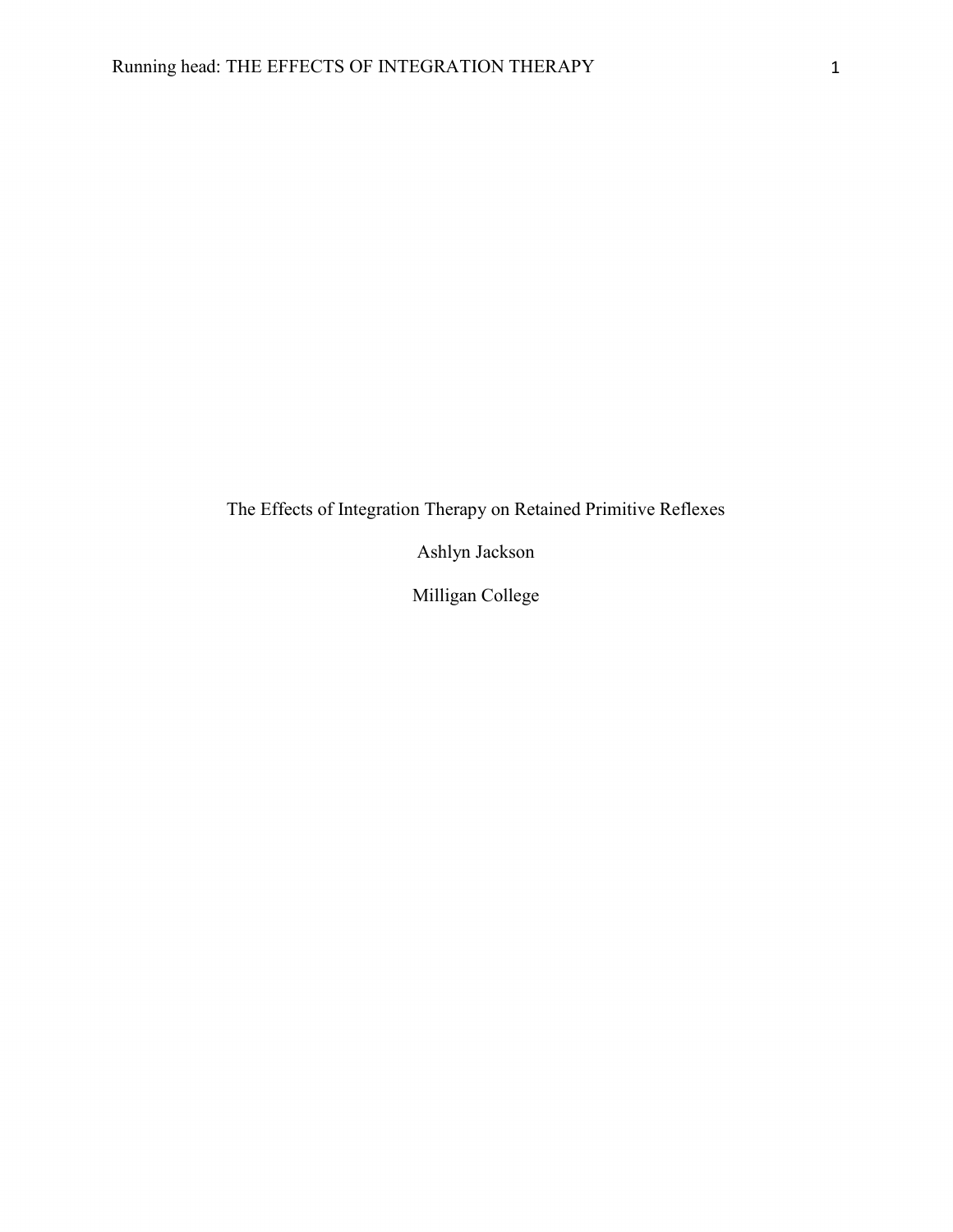#### **Abstract**

Researchers have found that retained primitive reflexes have a correlation with difficulties in sensory processing, attention span, visual perception skills and even motor skills. Studies have shown that there is a connection between integrating those retained primitive reflexes and improvement in a child's sensory processing, attention span, visual perception skills and motor skills. For this project, I focused on the effects of occupational therapy in integrating retained primitive reflexes to determine if it improves attention span, visual perception tasks, posture during handwriting, and performance of exercises (shooting star, tuck and extend, bridge, and prayer pose). I used data from 12 children who attended occupational therapy at a pediatric therapy clinic in the southeastern United States. I found that there was a significant correlation between how long the therapy was performed and fewer cues needed to prompt the child to improve or correct their attention span, visual perception tasks, posture during handwriting, and performance of exercises. The data suggests that there is a significant correlation between integrated retained primitive reflexes and attention span, visual perception skills, posture, and motor skills. Over a one-year period, there was a significant decrease in the number of cues needed to correct each child during therapy for their attention, posture, visual perception tasks, and the four exercises the child performed.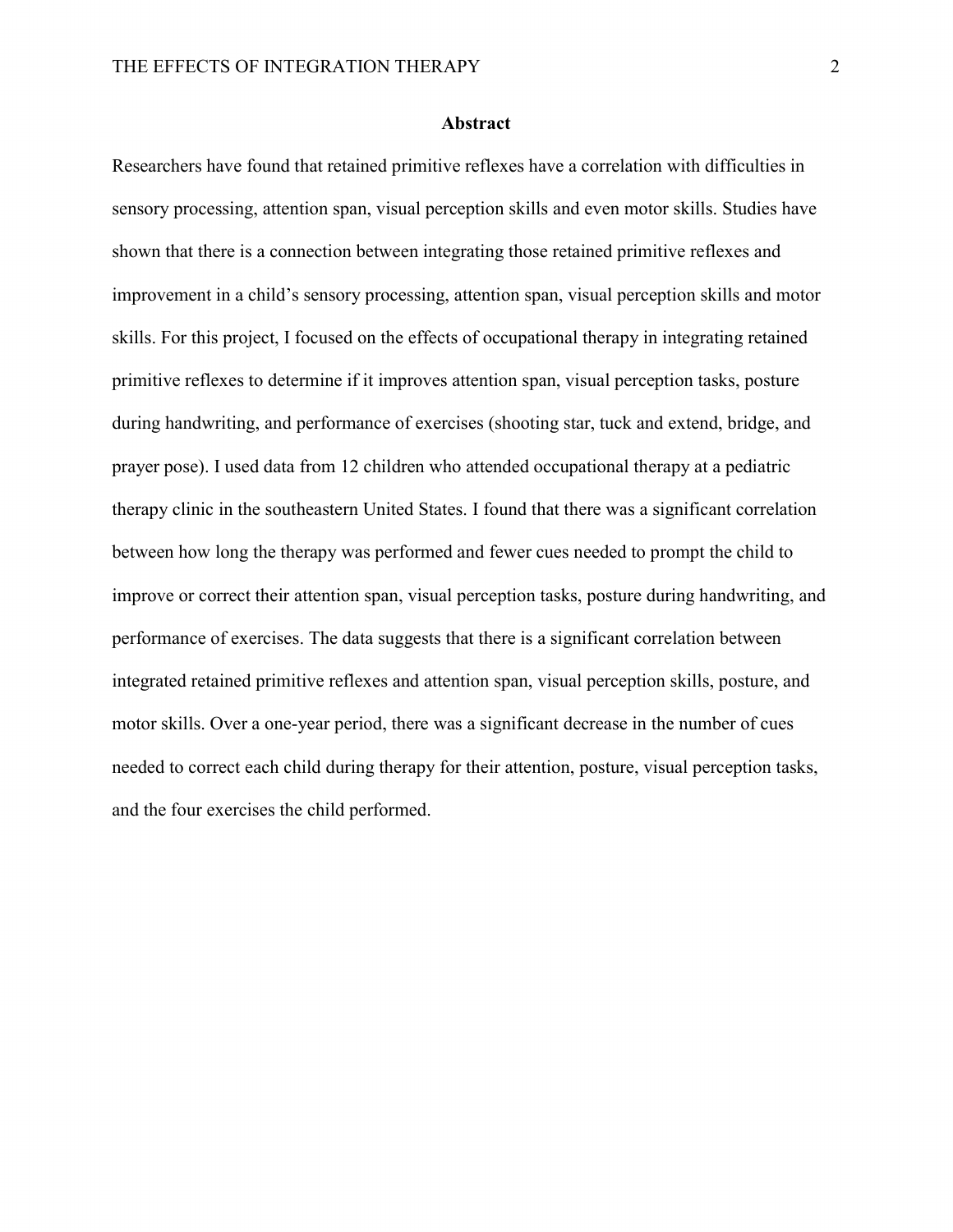The Effects of Integration Therapy on Retained Primitive Reflexes

Every person is born with reflexes, instincts that your body automatically produces in response to certain stimuli. These instincts, or primitive reflexes, are present from birth until about one year of age, if a child develops typically. In order for the child to continue to develop typically, each primitive reflex must be replaced by a postural reflex as the brain matures (Taylor, Houghton, & Chapman, 2004). This process involves integrating the reflex into further areas of the Central Nervous System (CNS) that require more connection from the brain to the spine to process information (Villaneda, 2018). As the reflexes transition to being controlled by higher areas of the brain, like the frontal lobe, they integrate into controlled motor movements but never completely disappear (Melillo, 2016). Once the primitive reflexes are integrated, the child becomes more aware of his or her body and motor movements. Both primitive and postural reflexes modify different areas of the brain by opening neural pathways. These neural pathways are strengthened by repeating motor movements, which leads to integration (Grzywniak, 2017). However, if these reflexes are not replaced by the CNS and are retained past the typical period, it is considered abnormal (Andrich, Shihada, Vinci, Wrenhaven, & Goodman, 2018), and developmental issues with coordination, visual perception, attention, and sensory processing could be affected (Futagi, Toribe, & Suzuki, 2012). There are eight primitive reflexes that emerge from birth to one year: Moro Reflex, Tonic Labyrinthine Reflex (TLR), Asymmetrical Tonic Neck Reflex (ATNR), Symmetrical Tonic Neck Reflex (STNR), Plantar Reflex, Palmer Reflex, Rooting Reflex and Spinal Galant Reflex (Villaneda).

The Moro Reflex appears at birth and is the first to integrate, at typically 2 to 4 months old (Villaneda, 2018). The Moro Reflex is similar to the fight or flight response and is triggered by a threat or stress. The Moro Reflex is linked to the senses, so the response is easily generated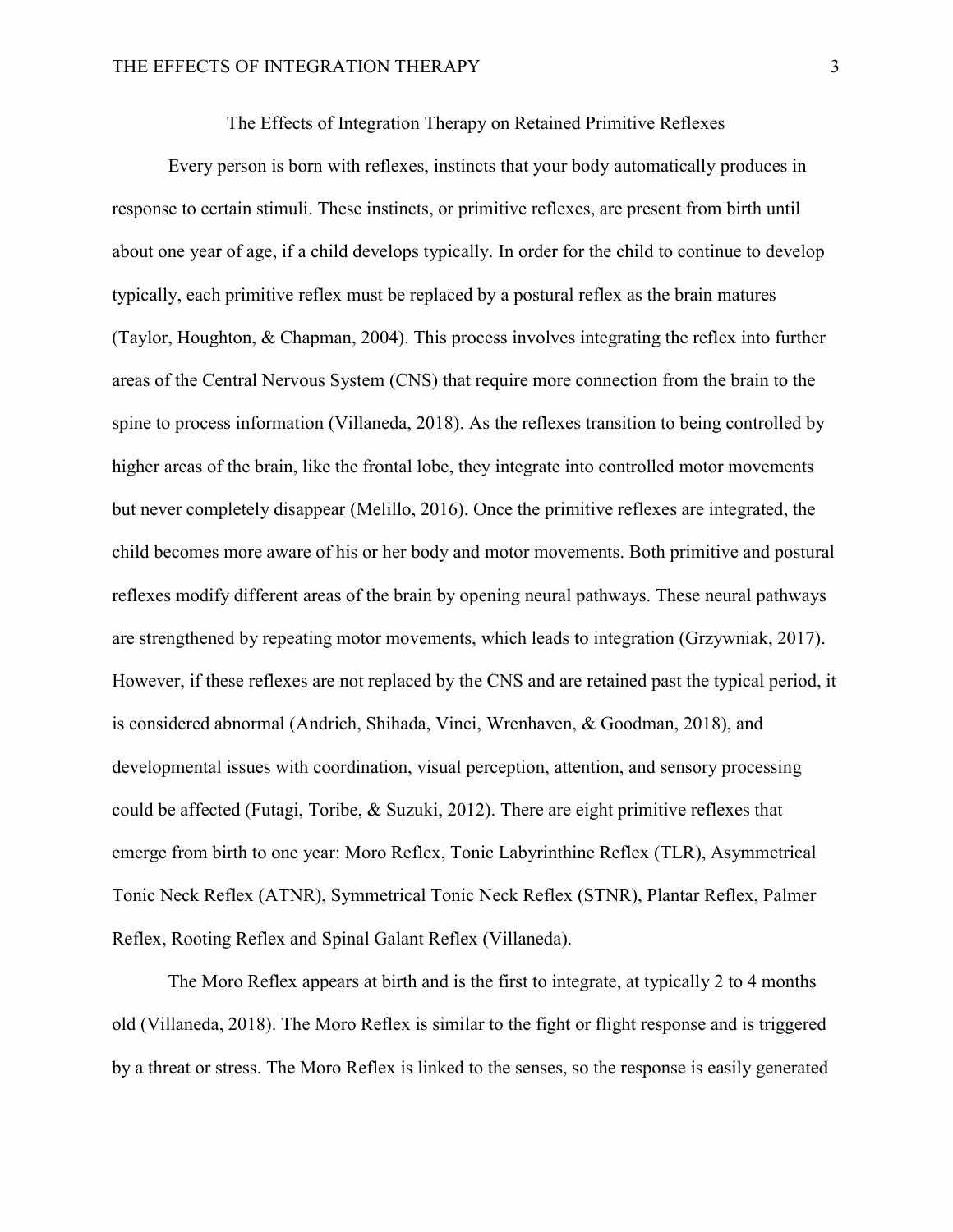because all the senses are involved in recognizing a threat. When presented with a threat, this reflex automatically causes the arms to jerk away from the body and freeze until the arms return to their resting body position (Taylor et al., 2004; Villaneda). To elicit this reflex in infants, any movement that rapidly moves the head relative to the spine can be performed (Blythe & Blythe, 2012). The Moro reflex requires stimulation of the vestibular and proprioceptive systems in order for there to be a strong response. The vestibular system senses motion of the body, spatial position, and is involved in balance. The proprioceptive system is aware of where the body is positioned in space. The vestibular system can be stimulated by movement in the semicircular canals of the ears, by moving the head. The semicircular canals are three fluid filled tubes in the inner ear that control balance. Movement of the neck can cause a stimulation for the proprioceptive system (Ince et al., 2019). Therefore, a common method performed to test the Moro reflex is holding the infant on its back and quickly dropping its head back while keeping the rest of the body stable. This stimulates both the vestibular system and the proprioceptive system causing the arms to jerk away from the body, eliciting the Moro reflex (Rousseau, Matton, Lecuyer & Lahaye, 2017). The Moro reflex can be initiated once the baby is born and usually is integrated by 6 months of age, but if it is elicited beyond 6 months of age, it is considered to be abnormal (Futagi et al., 2012).

The Moro reflex is often mistaken for the startle reflex, but they are different. These two are often confused because they both have similar reactions. The startle reflex causes the eyes to blink and the arms to immediately retract to the body in response to the stimulus (Rousseau et al., 2017). The Moro reflex causes a slower abduction of the arms, where the arms move away from the body rather than moving towards the body, like in the startle reflex. There is also no significant change in pO2 and pCO2 measurements during the Moro reflex like there is in the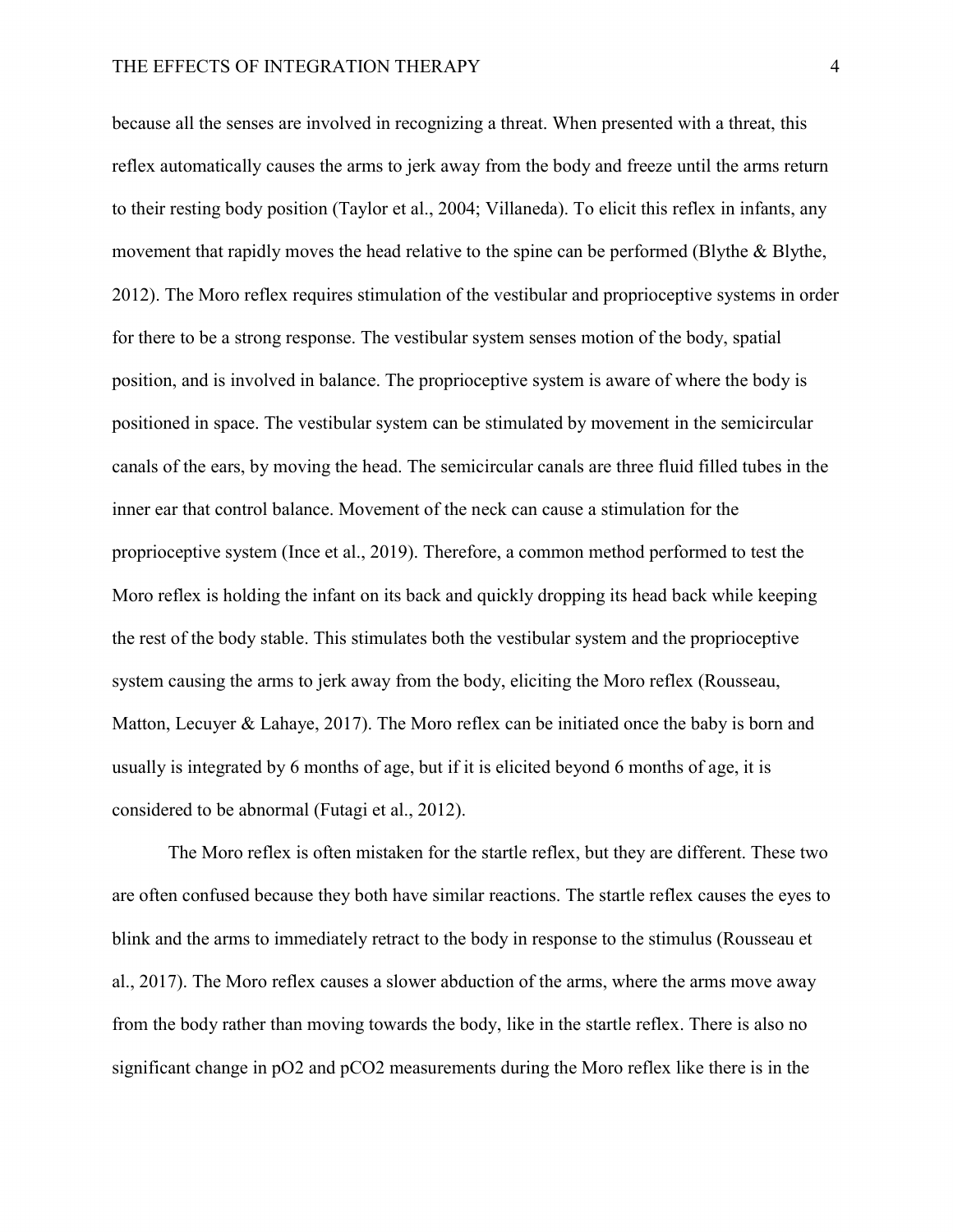startle reflex, meaning that there is no sudden intake or outtake of breath when the Moro reflex takes place (Rousseau et al.). In the startle reflex, habituation will occur such that the response will diminish after repeated stimulation, which does not occur with the Moro reflex. However, Rousseau et al. did find that in their study of 13 newborns, all exhibited the Moro reflex after the startle reflex. This study supports the idea that the Moro reflex is not solely a reflex. Therefore, they suggested that the Moro reflex is intending to communicate to the mother. By throwing their arms back, the infants are trying to get their mothers to hold them to feel secure (Rousseau et al.). Fugati et al. (2012) also explained that one purpose of the Moro reflex could be linked to the action of a mother holding her young, so the Moro reflex is activated to protect the baby from falling when the baby is being held.

Because the Moro Reflex is one of the first to integrate, it appears that this reflex acts as a gateway to the other reflexes (Taylor et al., 2004). If the Moro Reflex does not integrate properly, then most likely the other reflexes will not be able to integrate properly either. Therefore, if retained Moro reflexes could be integrated, the other retained primitive reflexes could then be integrated. This developmental process suggests that the retained Moro reflex is the first reflex that needs to be targeted to integrate.

 The presence of retained primitive reflexes is associated with visual skill deficits (Andrich et al., 2018). Children who have retained reflexes often have difficulty with hand-eye coordination, visual perception, visual memory, and balance. These can make children in school fall behind with handwriting and attention. Andrich et al. explain that integrating these primitive reflexes that have still been retained until school age could improve skills in academic performance and further opportunities in life. Konicarova and Bob (2012) state that persistent primitive reflexes are also linked to Attention Deficit Hyperactivity Disorder (ADHD)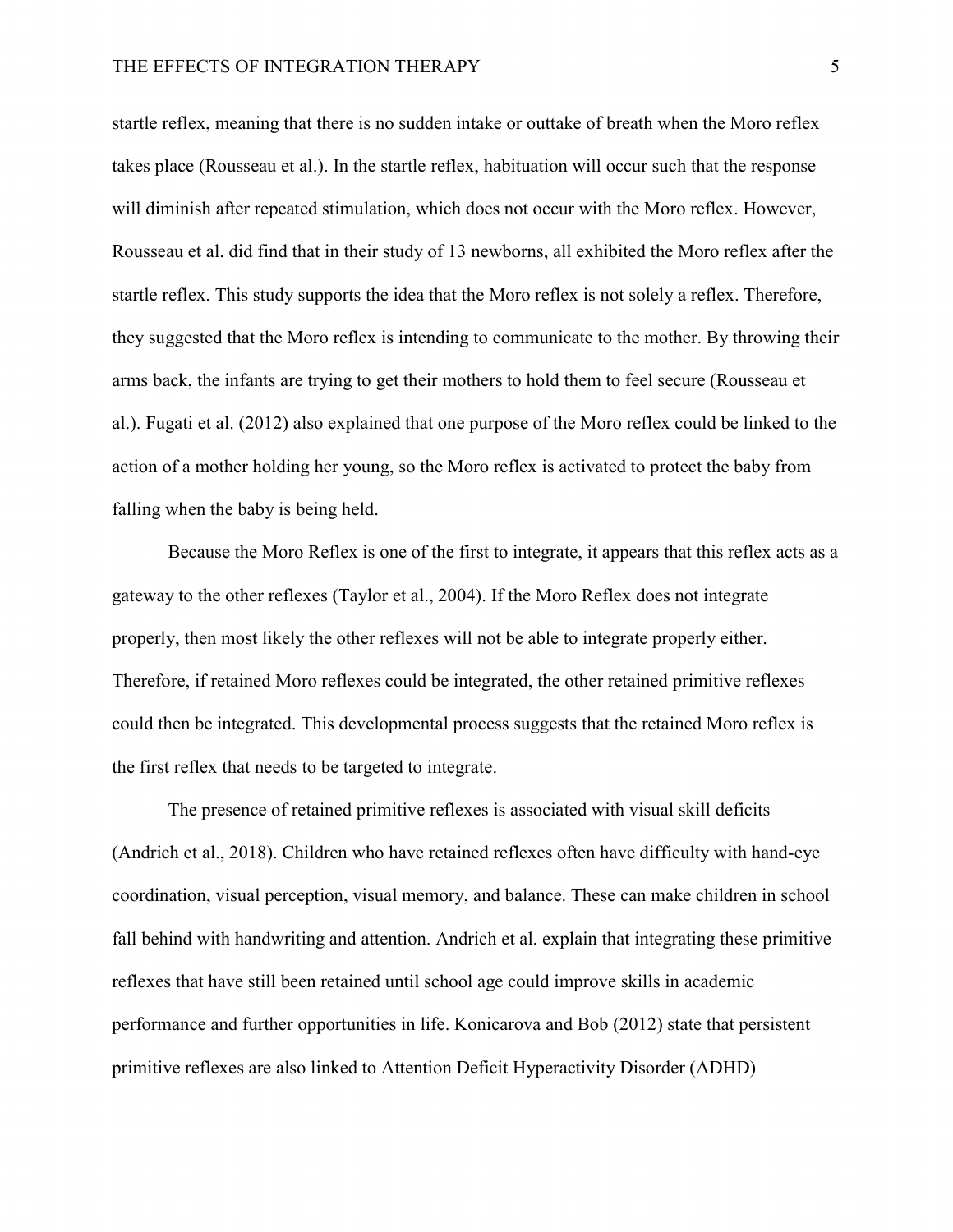symptoms. Though this study did not test it, the authors suggest that integrating retained reflexes could improve ADHD symptoms, such as attention span, hyperactivity, and impulsiveness. In another study done by Konicarova and Bob (2013), they found that the cases of ADHD linked with retained primitive reflexes likely occur because of an opposition between the lower and higher areas of both the brain and the motor systems. This disconnection between the lower and higher levels can lead to discoordination, imbalance, and attention issues. Therefore, by connecting those two areas of the brain, one can integrate the primitive reflexes and improve those areas of difficulty that the child is facing.

 Gieysztor, Sadowska, Choińska, & Paprocka-Borowicz (2018) indicate that posture problems and repeated behaviors could be caused by primitive reflexes that have not been integrated. Blythe & Blythe (2012) also explain that a retained Moro reflex can increase sensitivity due to the development of an exaggerated startle reflex as children grow older. Therefore, through therapy to help integrate retained primitive reflexes, participants can improve their posture and sensitivity.

 Gieysztor, Choinska, and Paprocka-Borowicz (2018) performed a study on healthy preschoolers' retained primitive reflexes to show that most preschoolers who were included in the study had at least one retained primitive reflex. They found that although most preschoolers had retained reflexes, if the preschoolers went through reflex therapy, their brain could sequence through the developmental stages that were missed the first time. The authors concluded that the treatment should focus on integrating the reflex, not on fixing the symptoms like motor, attention, and sensory problems. Instead of focusing on fixing the symptoms that are caused by the retained primitive reflex, they could focus on fixing the root of the problem: integrating the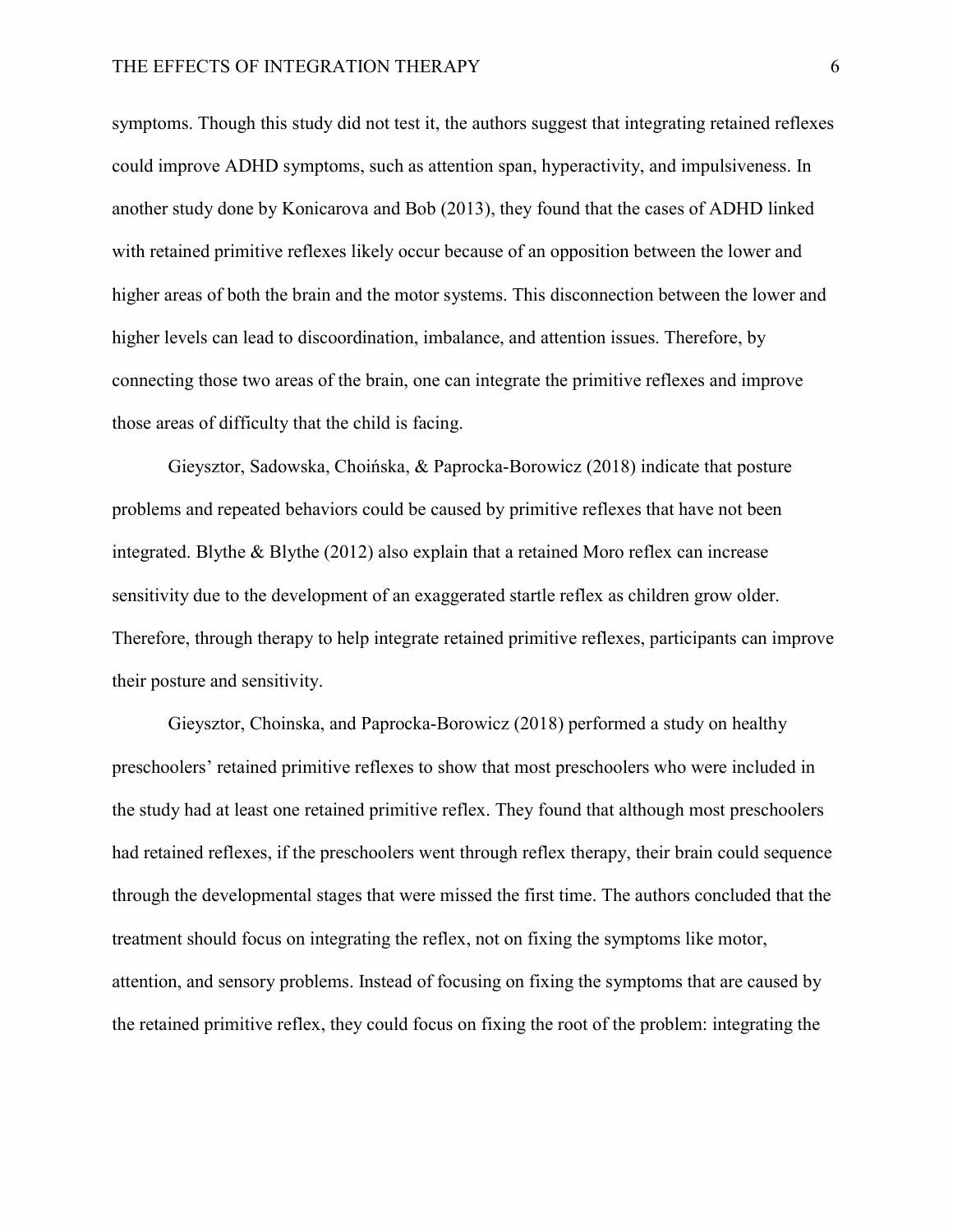retained reflexes. By integrating the reflex, the symptoms will diminish. This study supports the notion that therapy can help integrate retained reflexes.

 One study was done by Grigg, Fox-Turnbull, & Culpan (2018) on RMT (Rhythmic Movement Training), which is a type of therapy meant to help with integrating reflexes by focusing on rhythmic motor movements. Grigg et al. found that because of this therapy, the participants had better handwriting and improved writing abilities, as well as improved reading skill. Another study that Grzywniak (2017) discusses was done at an elementary school and found that students who had reading or writing problems displayed retained primitive reflexes. Through an integration exercise program that was done both at school and at home, they found that the students made significant improvements in areas related to their education. This supports the claim that integrative therapy can help with handwriting and visual perception tasks and could highly benefit students who struggle with this in schools.

Although there are many studies done on retained primitive reflexes, there is not much research done on the effect that integration therapy has on improving the symptoms of retained primitive reflexes, so that is what this research is studying. Instead of using a certain treatment program, I worked with occupational therapists to see if occupational therapy improves the effects of retained primitive reflexes. Although many studies show a correlation between attention, visual perception, motor skills, and coordination difficulties with a presence of retained primitive reflexes in children, there is little research done on the actual effect of integration treatment on those difficulties. The purpose of this study was to look at the effect of longitudinal integration therapy on retained reflexes. The study looked at whether therapy significantly improved attention span, visual perception tasks, posture during handwriting, and performance of exercises (shooting star, tuck and extend, bridge, and prayer pose) that show the presence of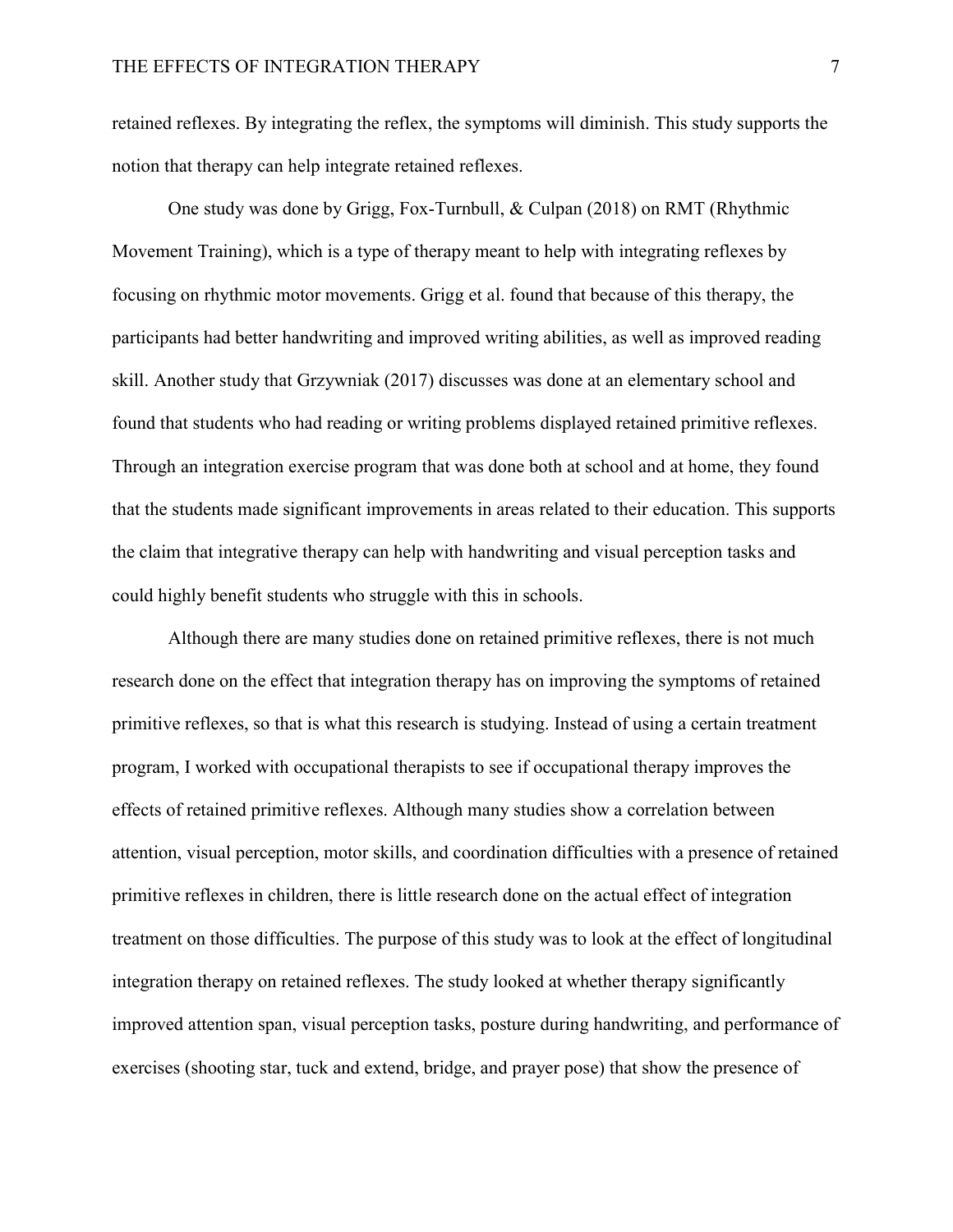retained Moro reflexes. This study was conducted over a 12-month period with 12 children who have retained Moro reflexes.

### Method

### **Participants**

 The participants of this study were patients at a pediatric therapy clinic in the southeastern United States. Two occupational therapists recorded data from their patients who attended occupational therapy weekly whom they had already tested for retained primitive reflexes. The two therapists chose patients to be tested based on whether they were able to understand what was being asked and able to control their behavior to be tested. There were 12 children participating in the study who ranged in age from 5 to 13. The two therapists worked with their patients once a week to work on integrating the child's retained primitive reflexes.

## Research Questions and Null Hypotheses

RQ1: Do the number of attention cues during therapy decrease significantly over time? Null Hypothesis 1: The number of attention cues do not significantly change over time. RQ2: Do the number of cues correcting posture during handwriting tasks decrease significantly over time?

Null Hypothesis 2: The number of cues correcting posture during handwriting tasks do not significantly change over time.

RQ3: Do the number of cues during visual perception tasks decrease significantly over time? Null Hypothesis 3: The number of cues during visual perception tasks do not significantly change over time.

RQ4: Do the number of cues while performing exercises decrease significantly over time?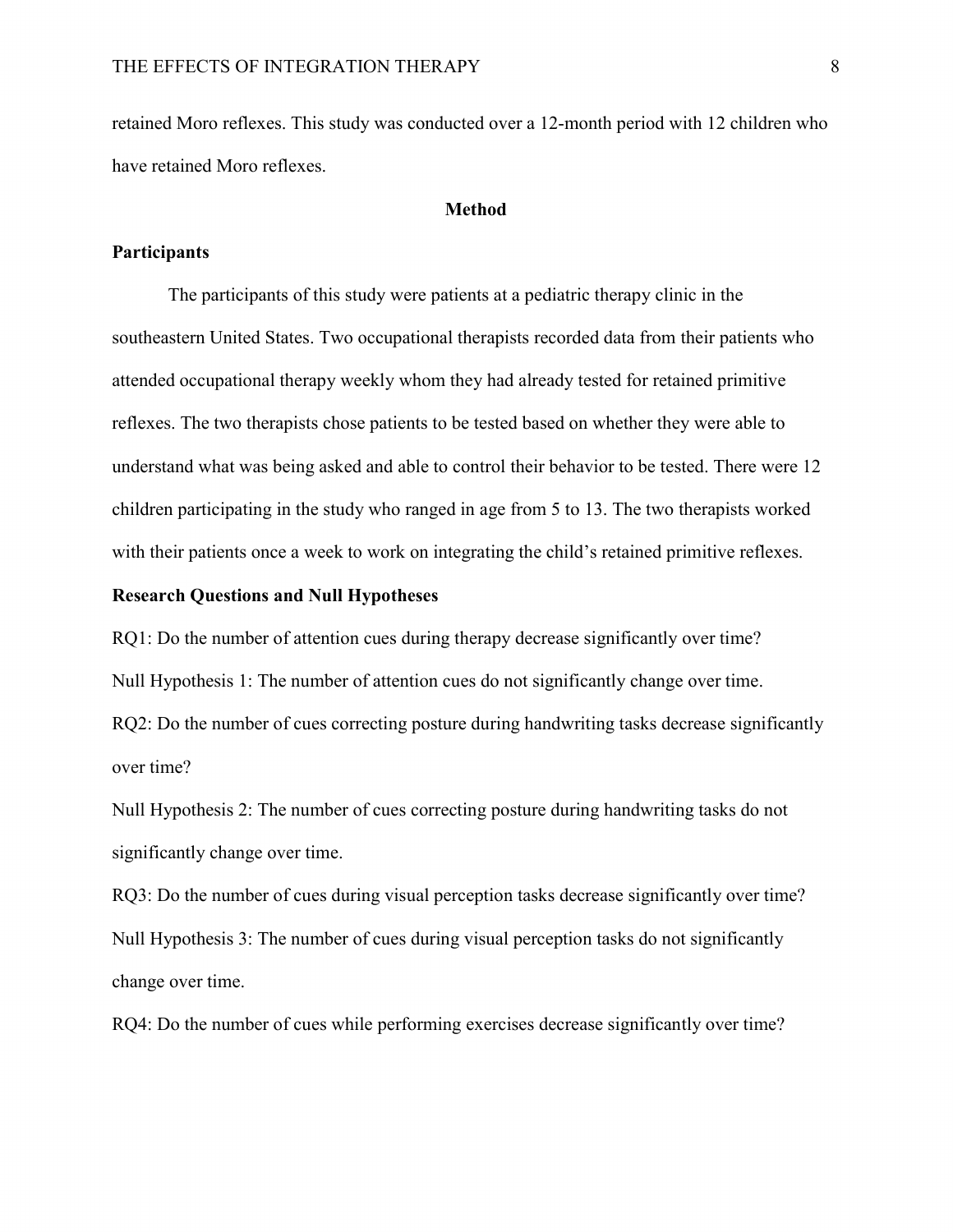Null Hypothesis 4: The number of cues while performing exercises do not significantly change over time.

#### Data Analysis

For all four research questions, a Pearson Correlational Coefficient was used to calculate the strength and direction of the relationship and was measured for significance. SPSS Version 25 was used for the analysis. Significance levels under a .05 value were considered significant.

# Materials and Procedure

 This study was done with longitudinal data over a one-year period. The therapists tested each of their patients for retained primitive reflexes in October 2018. Each child's data varied between 10 to 12 months, though the majority of the participants' data was collected for 12 months. This was due to the differences in the progress of integrating their primitive reflexes. Some participants integrated their reflexes in less than a year, so their data was only collected for 10 or 11 months. There were 5 exercises used to test whether they had retained primitive reflexes. The first one is the duck walk where the child is instructed to walk in a line with their feet turned out. If they have a retained Moro reflex, then they raise their arms and turn their arms outward, or they are not able to turn their feet outward at all. The second test is the pigeon toe walk, where the child turns their feet inward and walks in a straight line. If the child raises their arms and turns them inward or cannot turn their feet in at all, then they have a retained Moro reflex. The third test is the startle test, where the child stands in front of the therapist and holds their arms lightly across their chest. They are instructed to close their eyes and fall backwards. If their arms fly outward, then they have the retained Moro reflex. The fourth test is the balance test that tests if the child's balance is underdeveloped by having the child balance on each foot with their arms out. The last test is the crossover test, where the child crosses one leg over the other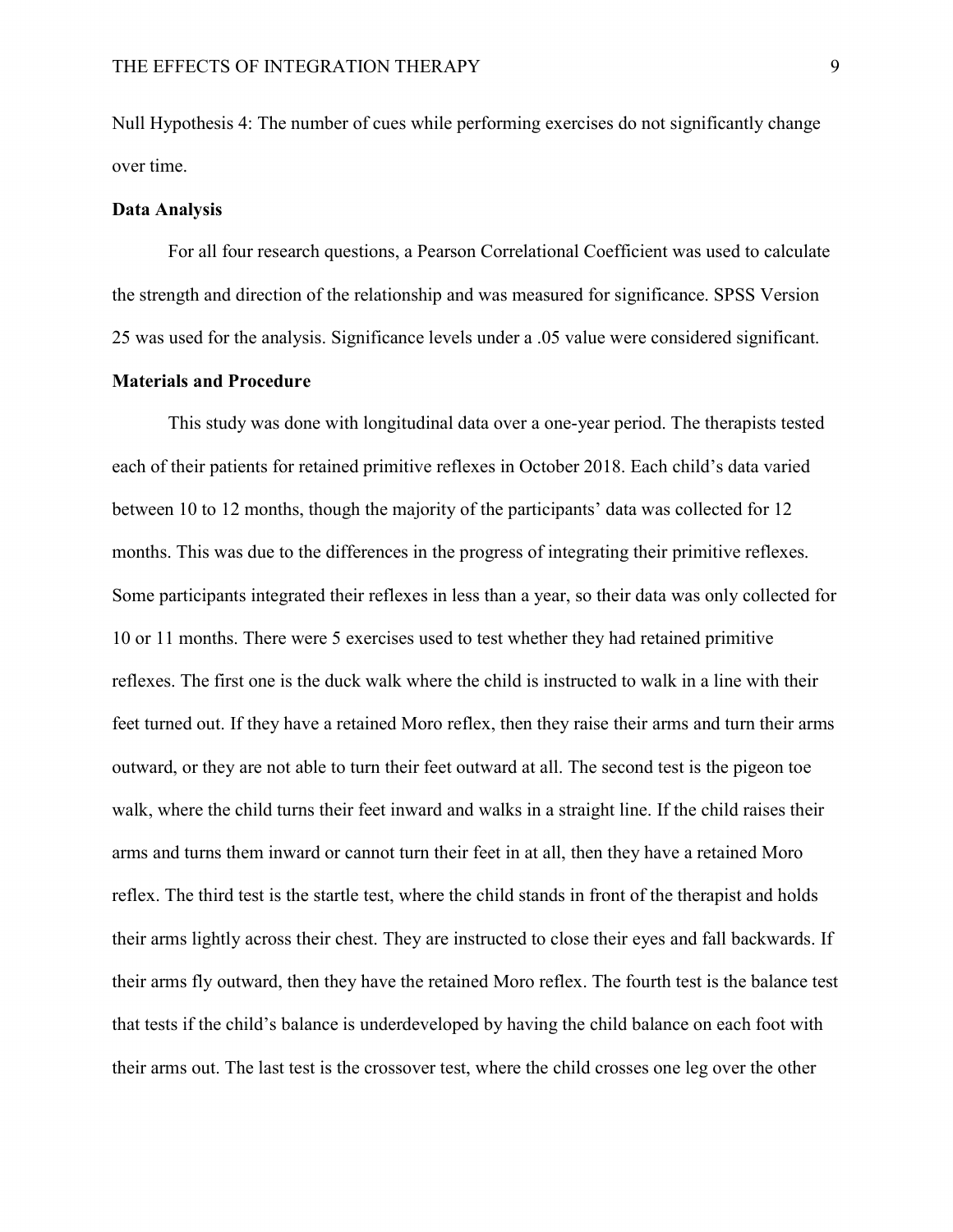and bends over to touch the floor. If they lose balance during this exercise, there is most likely a disconnection between the two sides of their brain (Villaneda, 2018). By performing these tests, the therapists could see which of their patients had retained the Moro reflex.

Almost all of the patients tested positive for retaining the Moro reflex. The therapists decided to focus on this reflex since it is the first one to integrate. To integrate the Moro reflex, the child has to perform certain exercises both at therapy and at home. These four exercises are the shooting star, the tuck and extend exercise, the bridge exercise, and the prayer pose exercise. The shooting star exercise involves the child lying flat on his or her back in an x position, then crossing and bringing their arms to their chest while they cross and bring their legs to their chest as well. They hold this position for five seconds and then release their arms and legs back into an x position for five seconds. They repeat this three to five times for each side. The tuck and extend is a similar exercise, where the child lies flat on his or her back with their legs straight out and their arms above their head, and they hold this for five seconds. The child then brings his or her knees to their chest and puts their arms around them for five seconds. They repeat this exercise 5 to 10 times. The bridge exercise involves the child lying on their back with their knees bent and their arms on the ground by their side. They lift their bottom in the air and hold it for about 30 seconds and repeat this 5 to 10 times. The prayer pose is similar to the bridge exercise, but they move their arms with their bottom. When their bottom is up in the air, their hands are together in a prayer position in front of their chest and as their bottom comes down, their arms release out to an x position (Villaneda, 2018). These exercises are supposed to help integrate the retained reflexes by connecting the different areas of the brain together and by repeating the specific motor movements. The patients were instructed to perform these exercises three to five times a week at home as well in order to improve their progress.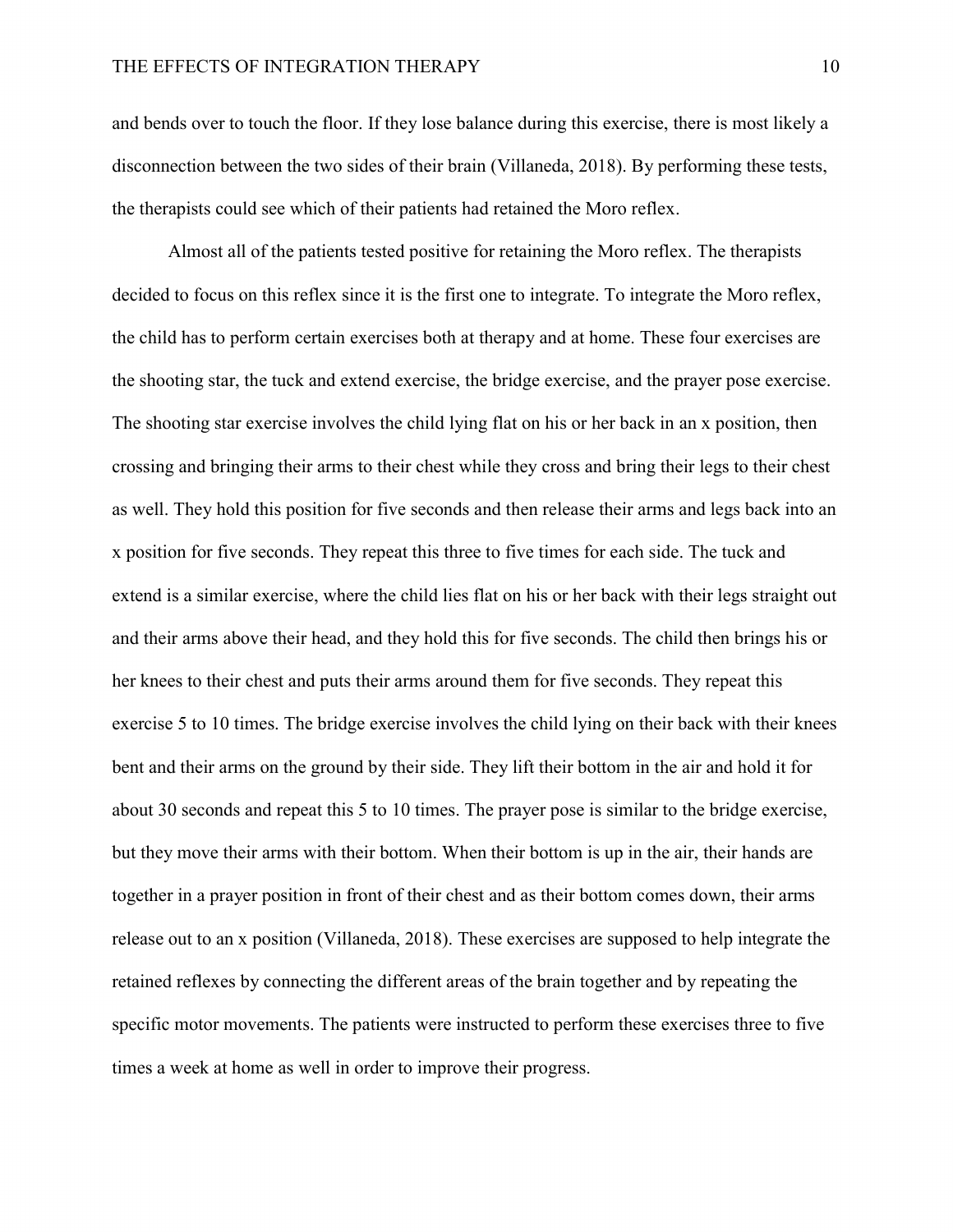After testing the patients to see who they would implement the integrative therapy for, the therapists began to measure and document progress on each child's attention span, visual perception tasks, posture during handwriting, and performance on the previously mentioned exercises. They continued to record this data once a month, so about every four visits, until the fall of 2019. I used the monthly data points to analyze whether there was a significant impact of the interventions over a 12-month period.

### Results

 A Pearson Correlation Coefficient was computed to test the bivariate correlation among the variables of month and the outcome. There were four different outcomes tested.

# Research Question 1

The results of the analysis showed a negative correlation between Month ( $M = 6.03$ ,  $SD =$ 3.30) and the Number of Attention Cues Necessary During Therapy ( $M = 8.23$ ,  $SD = 3.96$ )  $[r(128) = -.505, p < .001]$ . Because of this analysis, the null hypothesis for Research Question 1 is rejected. In general, the results suggest that the number of attention cues necessary decreased over time during therapy.

|             |                | Correlations                   |           |                      |
|-------------|----------------|--------------------------------|-----------|----------------------|
|             |                |                                | Month     | Number of Cues Given |
| Pearson's r | Month          | <b>Correlation Coefficient</b> | 1.000     | $-.505**$            |
|             |                | $Sig.$ (1-tailed)              |           | .000                 |
|             |                |                                | 130       | 130                  |
|             | Number of Cues | <b>Correlation Coefficient</b> | $-.505**$ | 1.000                |
|             | Given          |                                |           |                      |
|             |                | Sig. (1-tailed)                | .000      |                      |
|             |                |                                | 130       | 130                  |

 $\overline{\text{ }^{*} \text{ } \text{ }r^2} = .255$ 

\*\* Correlation is significant at the .001 level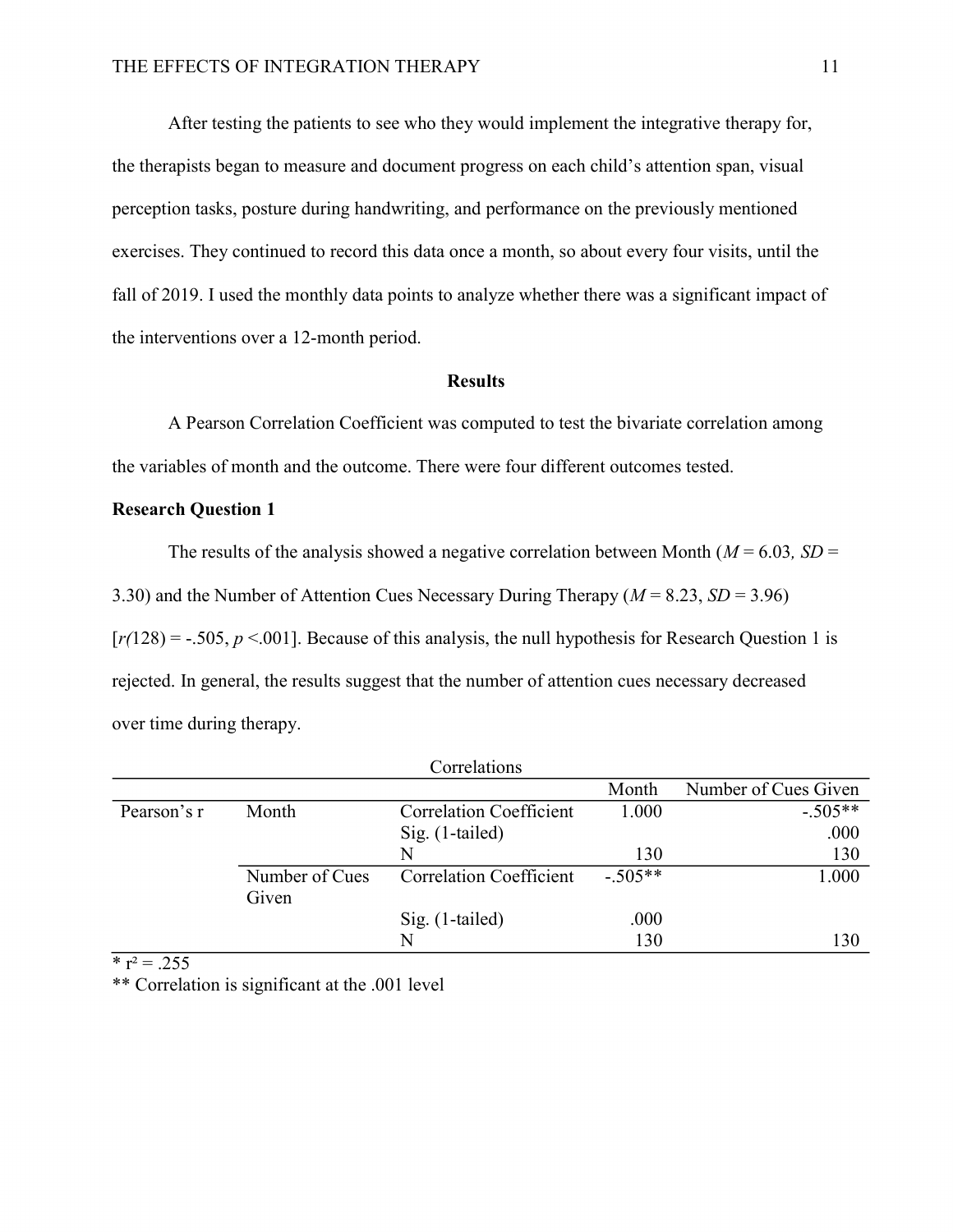# Research Question 2

The results of the analysis showed a negative correlation between Month ( $M = 6.16$ ,  $SD =$ 3.25) and the Number of Cues Correcting Posture Necessary During Handwriting Tasks ( $M =$ 2.69,  $SD = 1.46$ )  $[r(97) = -.516, p < .001]$ . As a result of the analysis, the null hypothesis for Research Question 2 is rejected. The results show that the number of cues correcting posture necessary during handwriting tasks decreased over time.

|             |                | Correlations                   |           |                      |
|-------------|----------------|--------------------------------|-----------|----------------------|
|             |                |                                | Month     | Number of Cues Given |
| Pearson's r | Month          | <b>Correlation Coefficient</b> | 1.000     | $-.516**$            |
|             |                | $Sig.$ (1-tailed)              |           | .000                 |
|             |                |                                | 99        | 99                   |
|             | Number of Cues | <b>Correlation Coefficient</b> | $-.516**$ | 1.000                |
|             | Given          |                                |           |                      |
|             |                | $Sig.$ (1-tailed)              | .000      |                      |
|             |                |                                | 99        | 99                   |

 $r^2 = .266$ 

\*\* Correlation is significant at the .001 level

# Research Question 3

The results of the analysis showed a negative correlation between Month ( $M = 5.78$ ,  $SD =$ 3.23) and the Number of Cues Necessary During Visual Perception Tasks ( $M = 5.51$ ,  $SD = 3.08$ )  $[r(77) = -.365, p < .01]$ . As a result of the analysis, the null hypothesis for Research Question 3 is rejected. Overall, the results imply that the number of cues necessary during visual perception tasks decreased over time during therapy.

|             |                | Correlations                   |           |                      |
|-------------|----------------|--------------------------------|-----------|----------------------|
|             |                |                                | Month     | Number of Cues Given |
| Pearson's r | Month          | <b>Correlation Coefficient</b> | 1.000     | $-.365**$            |
|             |                | $Sig.$ (1-tailed)              |           | .001                 |
|             |                | N                              | 79        | 79                   |
|             | Number of Cues | <b>Correlation Coefficient</b> | $-.365**$ | 1.000                |
|             | Given          |                                |           |                      |
|             |                | $Sig.$ (1-tailed)              | .001      |                      |
|             |                | N                              | 79        | 79                   |

 $r^2 = .133$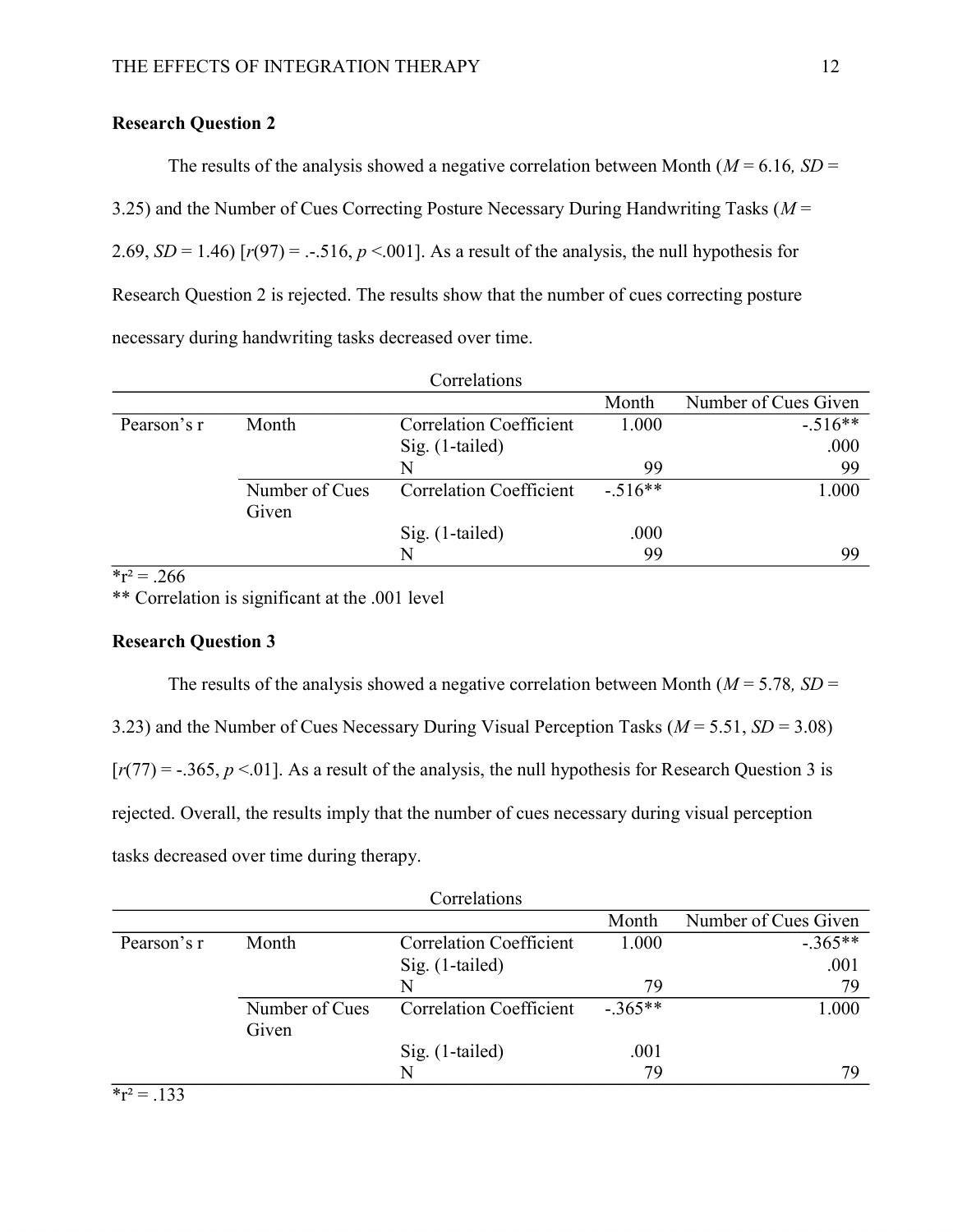\*\* Correlation is significant at the .01 level

# Research Question 4

The results of the analysis showed a negative correlation between Month ( $M = 6.00$ ,  $SD =$ 

3.29) and the Number of Cues Needed to Perform Exercises ( $M = 14.38$ ,  $SD = 6.79$ )  $[r(127) = -16.79]$ 

.429,  $p < 0.001$ ]. As a result of the analysis, the null hypothesis for Research Question 4 is

rejected. In general, the results convey that the number of cues needed to perform exercises

decreased over time.

|             |                | Correlations                   |           |                      |
|-------------|----------------|--------------------------------|-----------|----------------------|
|             |                |                                | Month     | Number of Cues Given |
| Pearson's r | Month          | <b>Correlation Coefficient</b> | 1.000     | $-.429**$            |
|             |                | $Sig.$ (1-tailed)              |           | .000                 |
|             |                | N                              | 129       | 129                  |
|             | Number of Cues | <b>Correlation Coefficient</b> | $-.429**$ | 1.000                |
|             | Given          |                                |           |                      |
|             |                | $Sig.$ (1-tailed)              | .000      |                      |
|             |                | N                              | 129       | 129                  |

 $r^2 = 184$ 

\*\* Correlation is significant at the .001 level

# **Discussion**

 The study found that using occupational therapy to integrate retained primitive reflexes does have a significant effect on the individual. Over the twelve-month period, the integration therapy was performed by the occupational therapists once a week. Over time, there was a significant decrease in the number of cues needed to correct each child during therapy for their attention, posture, visual perception tasks, and the four exercises the child performed. The results supported my hypotheses and found that through integration therapy, the number of attention cues, posture correcting cues, visual perception cues, and performance of exercises cues decreased over a twelve-month period. These results are similar to other research results. There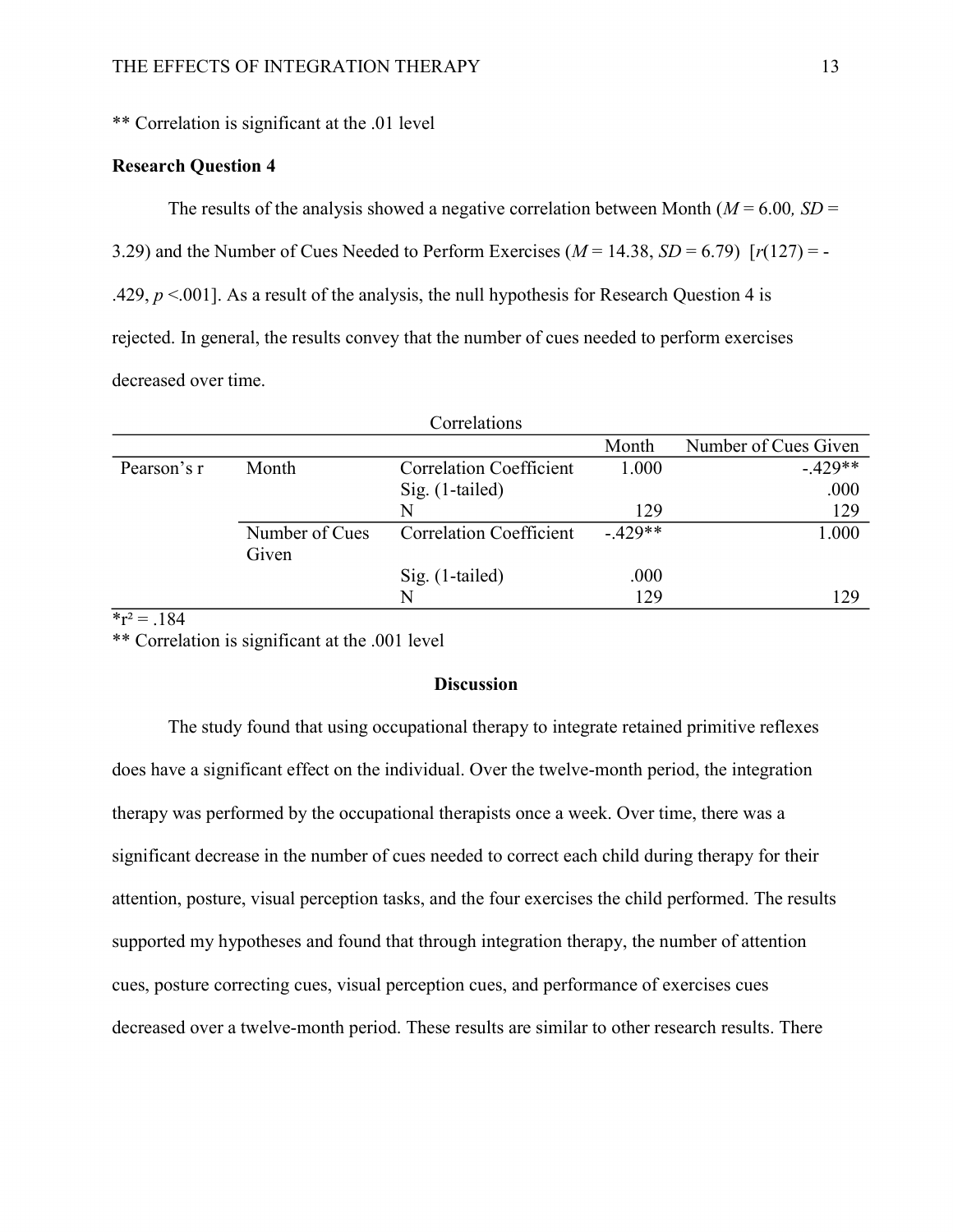is a correlation that has been found between integrating retained primitive reflexes and improving attention span, visual perception, and motor skills.

There were limitations and confounding variables to this study, however. Since we only had 12 participants in the study, the results may not have much external validity. If we had more participants, we would be able to generalize the results further. Also, each child is unique. Each child in the study had different struggles and difficulties than the other participants. Integration therapy might have been harder for some participants than others. The therapists instructed the children and parents to perform the four exercises three to five times a week at home. However, it was difficult to make sure that each child had done their homework. There were some children who reported that they had not done any exercises at home. Because they had not done their homework, their progress was much slower than individuals who had performed the exercises three to five times a week at home. Throughout the ten to twelve months, each child was also getting their usual occupational therapy along with the integration therapy. This could have affected how effective the integration therapy was. Because the therapists were also performing their usual occupational therapy, there was not always the same amount of time dedicated to integrating the retained reflexes each week. There was one month for a participant that the therapist did not get to perform any of the exercises during therapy because another assessment for their occupational therapy took priority. This month, the child and parent were instructed to continue to perform exercises at home and they checked on their progress the next month.

For the exercises that the participants performed, the therapists' goal was to incorporate breathing coordination into the exercises. This showed that the retained primitive reflex had been fully integrated. When the therapist gave corrective cues while the child was performing the exercises, the therapist first focused on having the child just master the motor skills of the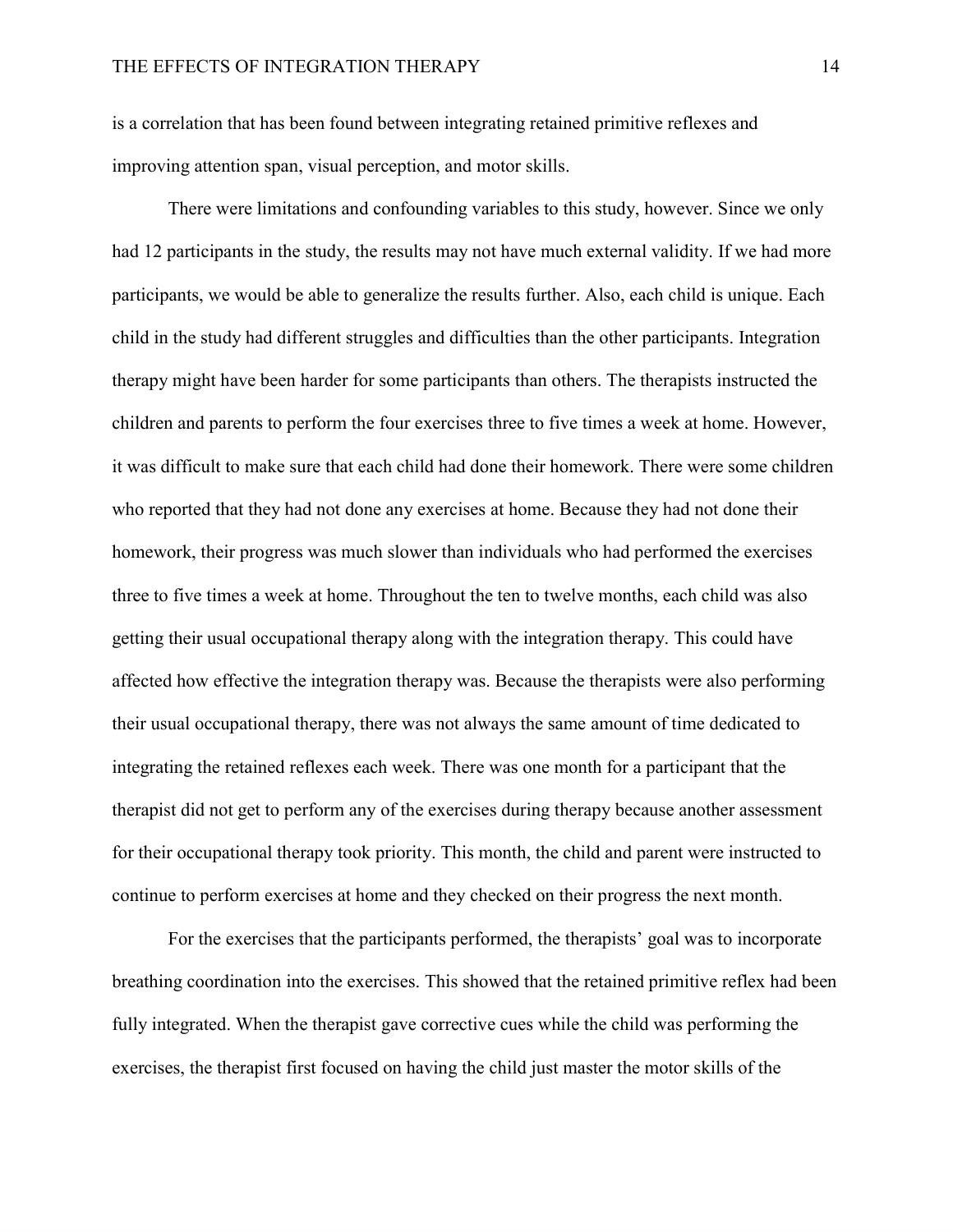exercise. Once the child had mastered the motor skills of the exercise, the therapist implemented coordinating breathing with the motor skills.

These results inform the psychological community of the effect of retained primitive reflexes in children. If a child has primitive reflexes that have not been integrated during development, then they likely will have difficulties with motor skills, attention, and visual perception. This research shows that there are different therapies that can target those retained reflexes and can improve the child's attention skill, posture, motor skills, and visual perception skills. Further research should be done on whether solely focusing on the integration therapy alone for three to five times a week could improve these skills in even a shorter time period than that found in this study. Rewarding the participants with an incentive of some kind for performing the exercises at home would encourage the participants to work on the exercises outside of the occupational therapy office. It would be interesting to see how quickly the participants would progress when they performed the integration exercises at home. Also, it would be interesting to know how integrating the Moro reflex specifically would affect the integration of other primitive reflexes. Larger scale studies need to be done to further understand the effects of integration therapy on retained primitive reflexes.

This research could change how we treat disorders such as ADHD, Autism, Sensory Processing Disorder, and other disorders in children. If we know that primitive reflexes could alter a child's development, then we could focus more on integrating those reflexes from the start and trying to improve their symptoms from the root of the problem.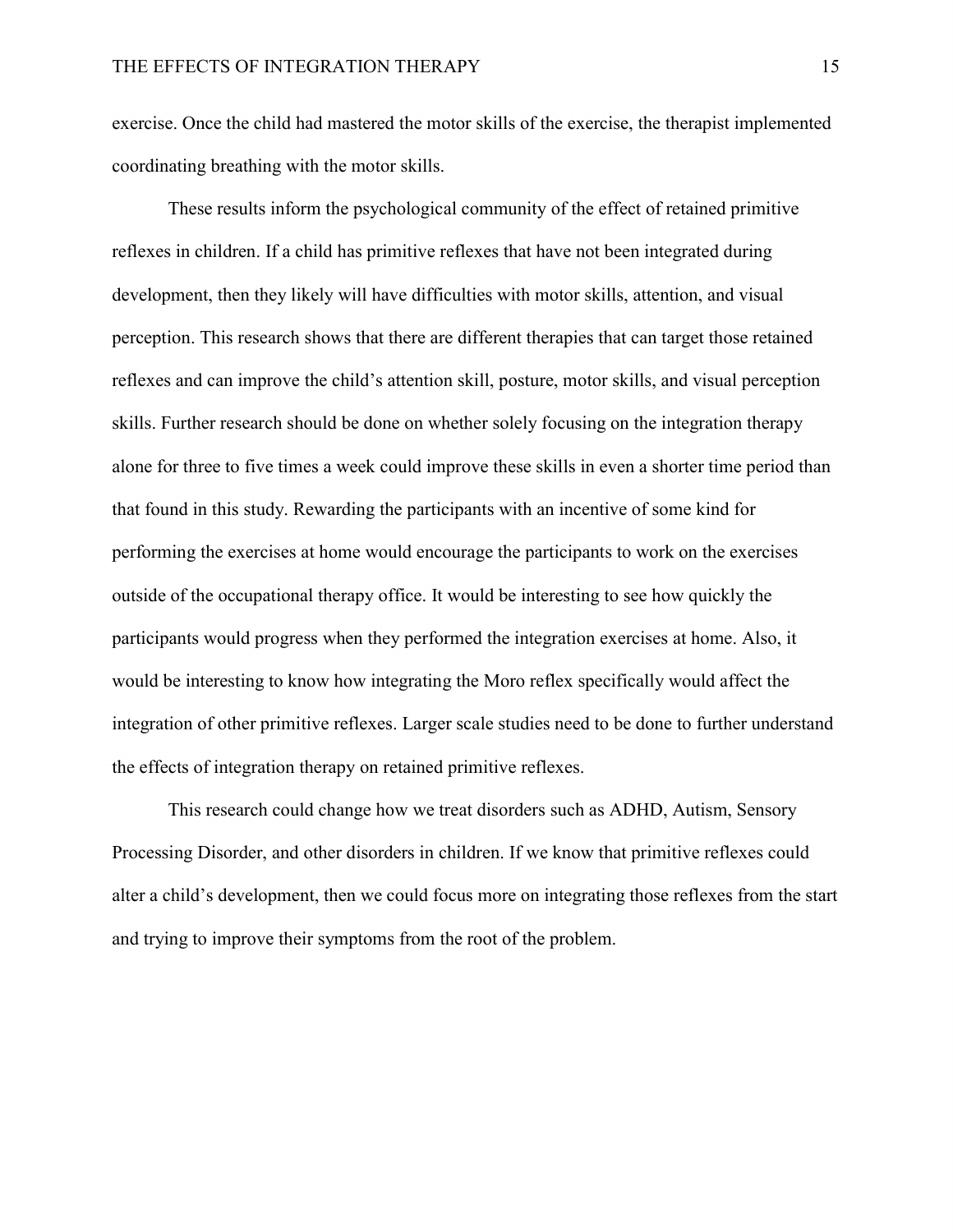#### References

- Andrich, P., Shihada, M. B., Vinci, M. K., Wrenhaven, S. L., & Goodman, G. D. (2018). Statistical relationships between visual skill deficits and retained primitive reflexes in children. Optometry & Visual Performance, 6(3), 106–111.
- Blythe, P., & Blythe, S. G. (2012). Viewpoint: Correcting clinical facts- abnormal primitive reflexes in behavioural optometry and vision therapy. Journal of Behavioral Optometry, 23(5/6), 138–142.
- Futagi, Y., Toribe, Y., & Suzuki, Y. (2012). The grasp reflex and Moro reflex in infants: Hierarchy of primitive reflex responses. International Journal of Pediatrics.
- Gieysztor, E. Z., Sadowska, L., Choińska, A. M., & Paprocka-Borowicz, M. (2018). Trunk rotation due to persistence of primitive reflexes in early school-age children. Advances In Clinical And Experimental Medicine: Official Organ Wroclaw Medical University, 27(3), 363–366.
- Gieysztor, E. Z., Choińska, A. M., & Paprocka-Borowicz, M. (2018). Persistence of primitive reflexes and associated motor problems in healthy preschool children. Archives of Medical Science, 14(1), 167–173.
- Grigg, T. M., Fox-Turnbull, W., & Culpan, I. (2018). Retained primitive reflexes: Perceptions of parents who have used Rhythmic Movement Training with their children. Journal of Child Health Care, 22(3), 406–418.
- Grzywniak, C. (2017). Integration exercise programme for children with learning difficulties who have preserved vestigial primitive reflexes. Acta Neuropsychologica, 15(3), 241-256.